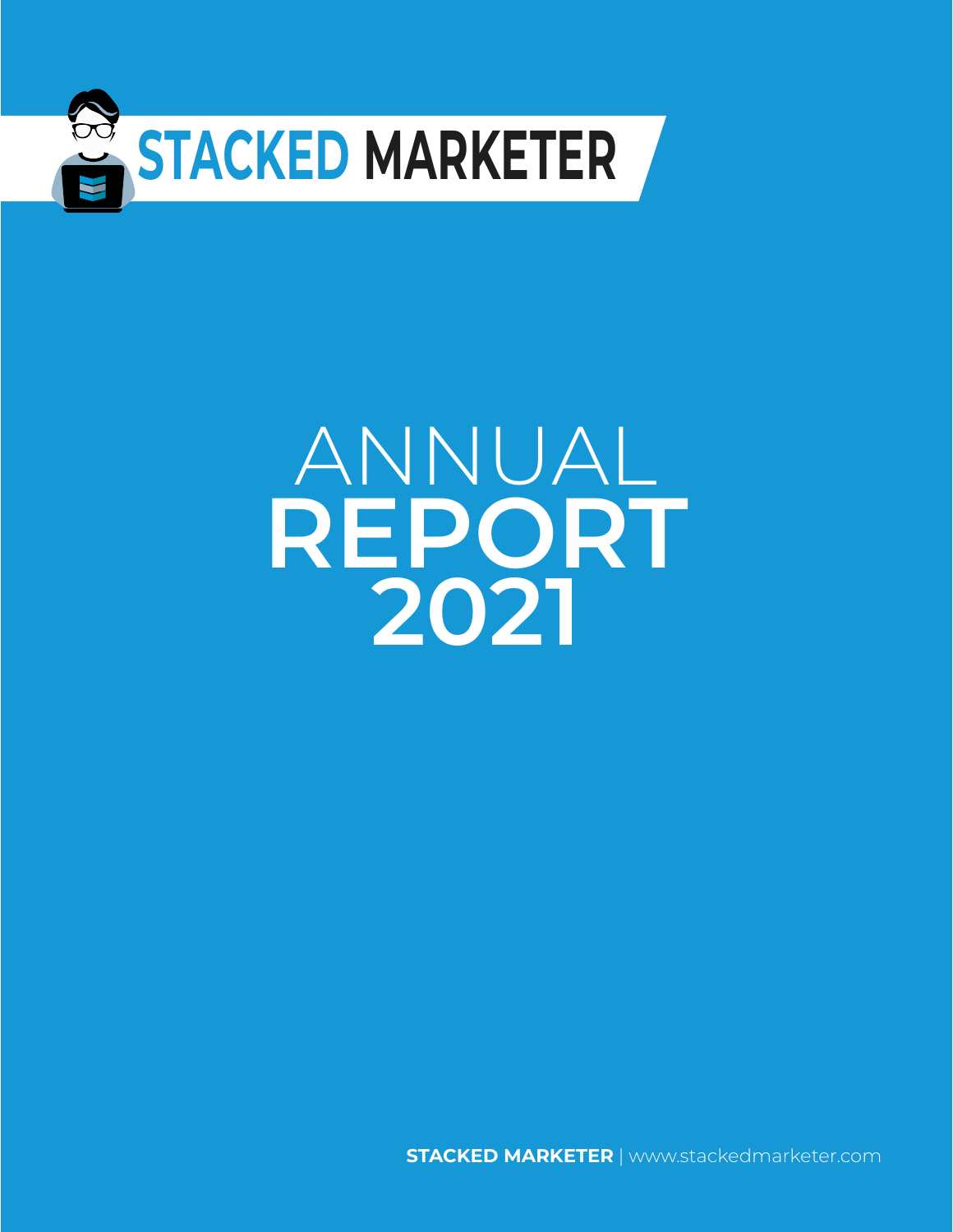# Key Data

• [Explaining some of the numbers](#page-2-0) **2** 2

## Letter from The Crew

| • What is Stacked Marketer?                | 3 |  |
|--------------------------------------------|---|--|
| • Why are we doing this report?            | 4 |  |
| • How do we read our numbers?              | 4 |  |
| • 2021 Goals vs Reality                    | 7 |  |
| • What did we improve on compared to 2020? | 7 |  |
| • What could we have done better?          | 9 |  |
| • What is the outlook for 2022?            | 9 |  |
| • So, what are our goals for 2022?         |   |  |



**STACKED MARKETER** | www.stackedmarketer.com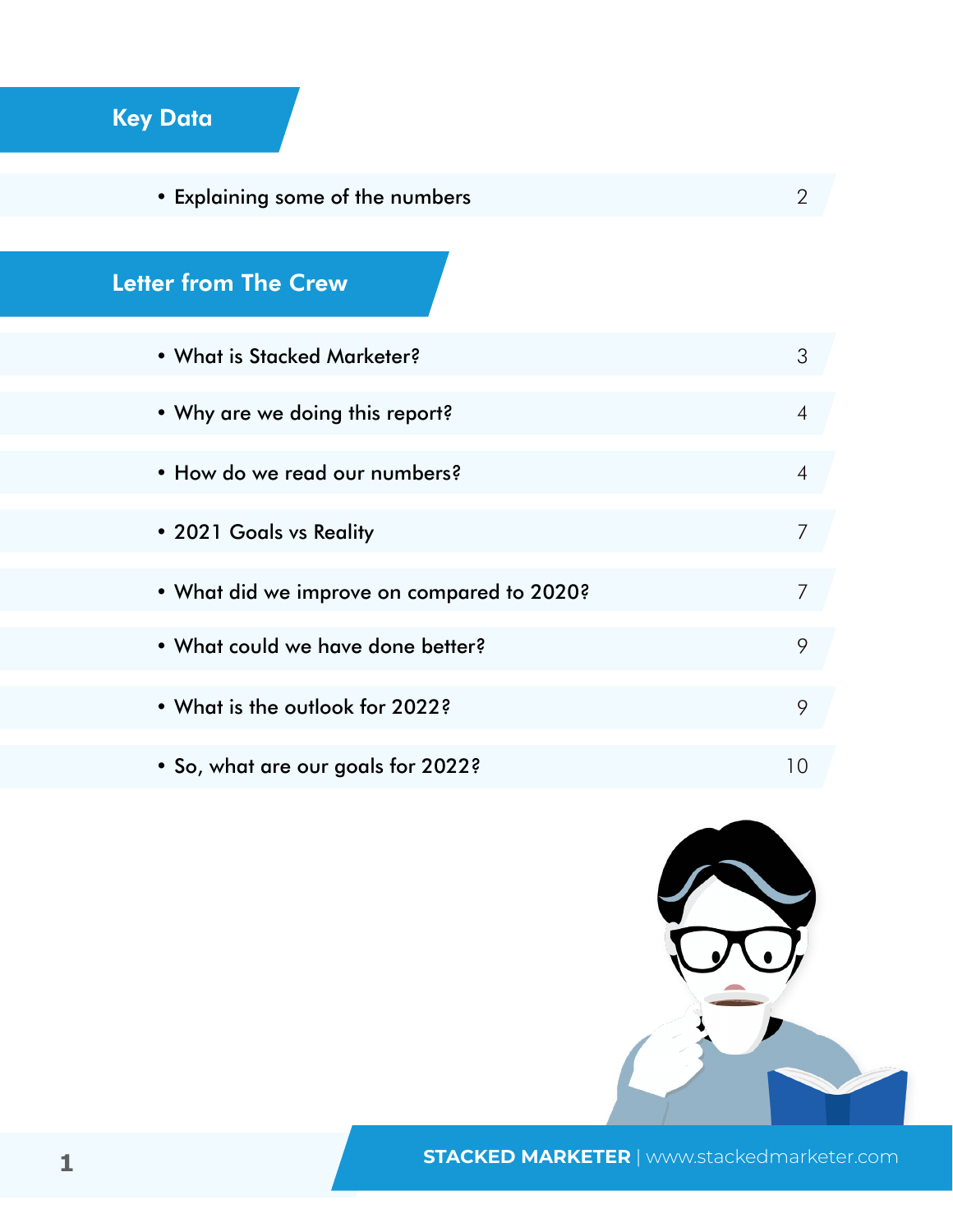### <span id="page-2-0"></span>Key Data

| Emails sent<br>Open rate<br>Clickthrough rate<br>Unsubscribe rate                                  | 4,709,952<br>48.4%<br>7%<br>0.1%           |
|----------------------------------------------------------------------------------------------------|--------------------------------------------|
| Subscribers on 1.1.2021                                                                            | 16,621                                     |
| Subscribers on 31.12.2021                                                                          | 21,334                                     |
| YoY growth                                                                                         | 28%                                        |
| Revenue<br>Operating expenses (COGS, SG&A)<br><b>Operating income (EBIT)</b><br><b>EBIT</b> margin | \$366,000<br>\$267,000<br>99,000<br>27.05% |
| Average revenue per subscriber per month                                                           | 1.39                                       |

#### Explaining some of the numbers

*Operating expenses* include all expenses that have to do with running the newsletter business (team, tools, marketing, etc.).

*Why EBIT?* Because it shows the project operations better. This business is doable from anywhere and it's digital-only. We are headquartered in Vienna, Austria and we didn't want to include any Austrian-specific tax numbers that won't apply anywhere else.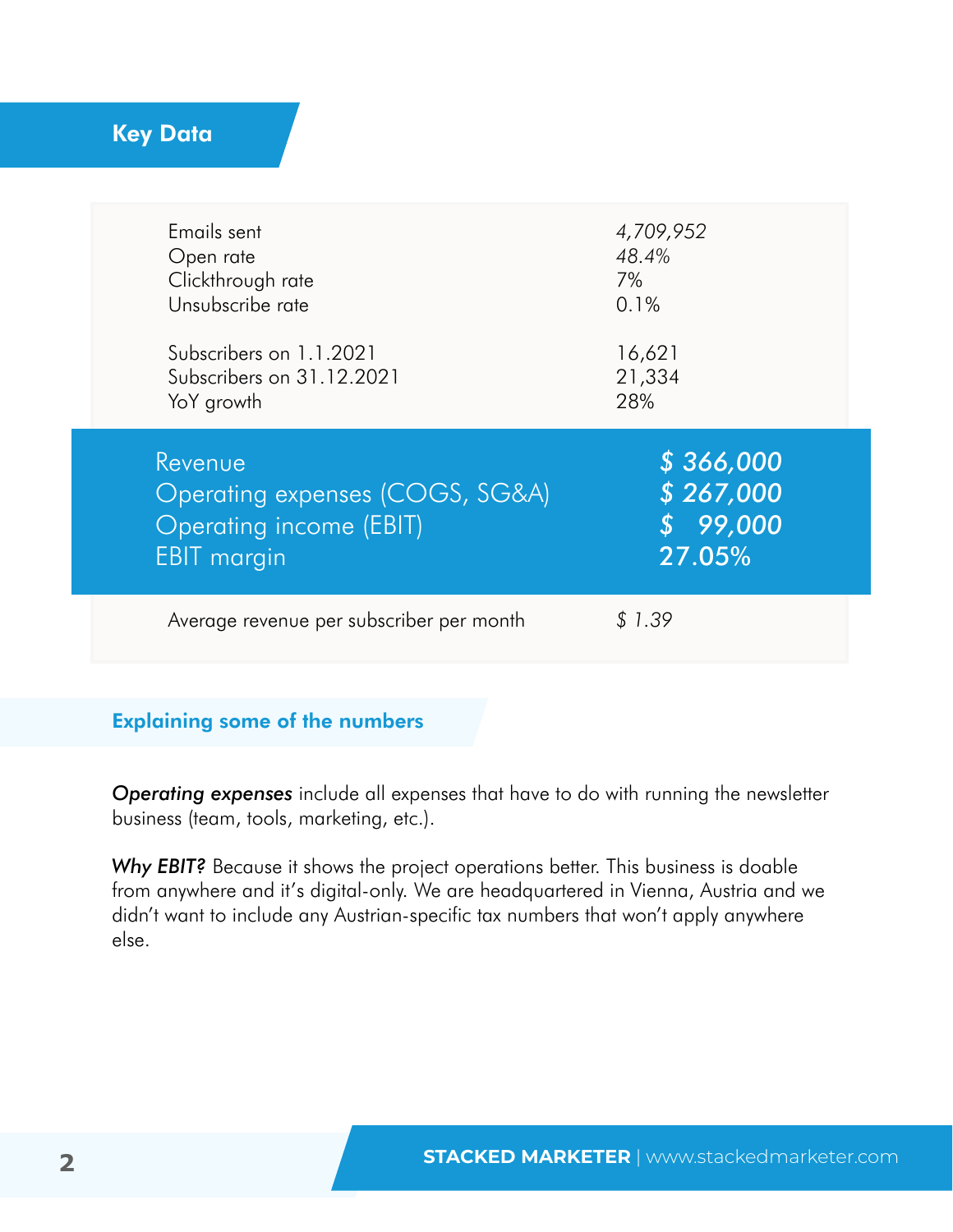#### <span id="page-3-0"></span>Letter From The Crew

#### What is Stacked Marketer?

If you're reading this, there's a big chance you are already familiar with us… If you're new, here's a quick intro of our two main products:

Stacked Marketer newsletter: a free marketing-focused newsletter with carefully curated news, trends, tech, and actionable advice for the modern marketer… The marketer stacked with a complete set of skills that makes them able to drive measurable key results, for small to big businesses.

**Insights membership:** a monthly membership that includes deep dives, premium content, and a community to help you discover new marketing ideas, angles, strategies, and tactics. Insights gives you in-depth analysis every month so you can gain clarity on what's working - and what's not working - for successful brands.

This is our third annual report. You can read our past reports below:

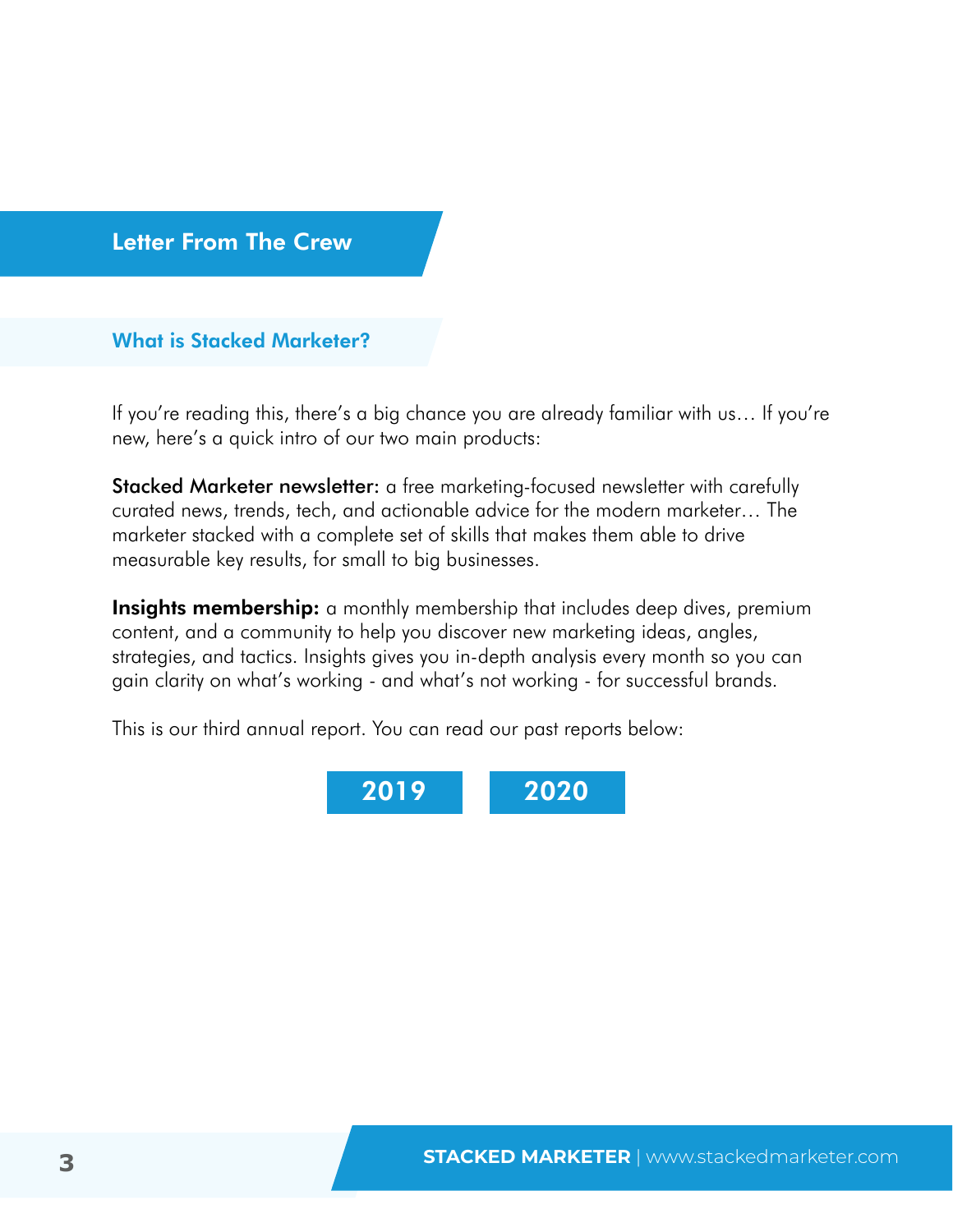#### <span id="page-4-0"></span>Why are we doing this report?

#### Starting with our very first annual report, we had 4 reasons:

- 1. We want to set the tone for more transparency in an industry where there are plenty of snake-oil practices.
- 2. It keeps us accountable because we will not share only numbers, we will share some of our thoughts and plans for the future as well.
- 3. We wanted to show something of a live case study for a business that started from zero not so long ago and put real numbers out there, whether they are impressive or not.
- 4. We think many of you readers are very smart marketers and business people that will end up giving us priceless feedback. It's already been useful for last year's report and we will keep doing it.

That has not changed this year either. We were asked if we aren't worried about giving away too much information, that will give potential competitors an edge against us.

Our take: No. While we provide a rather transparent overview of our situation, our plans, and our thought process, the devil is in the details.

#### How do we read our numbers?

**Emails sent** - The number of recipients over the year. It's the product of the subscribers times number of newsletters sent. In 2021, we sent slightly over 4.7M emails.

**Open rate** - How many of those 4.7M emails were opened. We look at unique open rate, meaning that we check individual openers.

We've often seen newsletters talk about their total open rate rather than their unique. Here's a quick explanation of why unique open rate matters and total is just misleading: Assume you have 100 subscribers. One of them opens the email 100 times. Unique open rate would be 1%, total open rate would be 100%. When we say open rate, we mean unique open rate.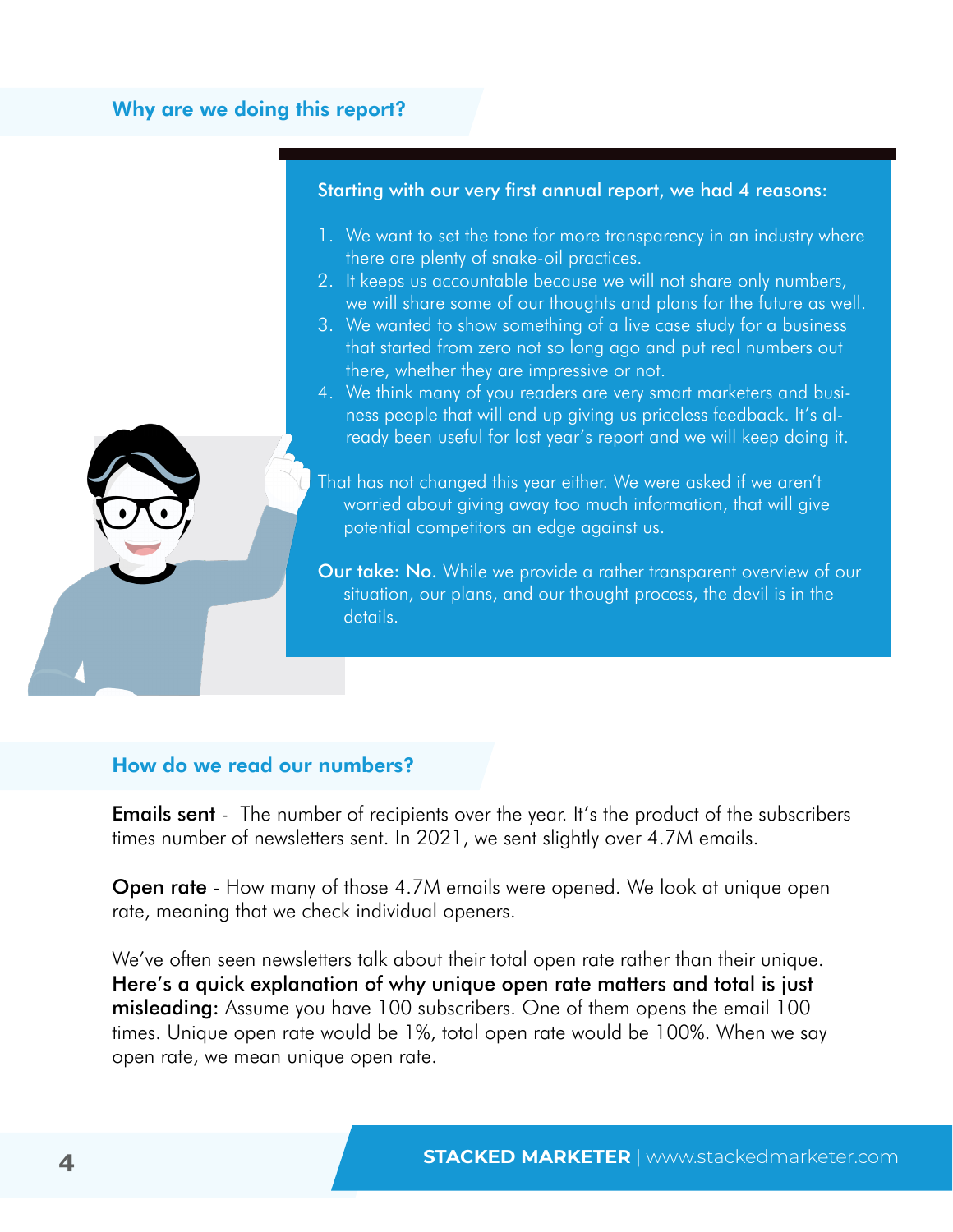Our 2021 average is to 48.4%. In 2019, our open rate was 42.9% on average and we set the goal to get closer to 45% to 2020, which we managed with a 46.6% average… For 2021, we wanted to continue the trend.

We managed to do that, but the open rate stat is now more deceiving because of the relatively new Apple Mail Privacy feature.

In short, all emails that have this enabled will show up as opened (with a few details to account for). That means that the more Apple Mail users exist in a subscriber base, the higher the open rate. But those aren't necessarily real opens.

Our open rate only increased from an average of over 48% to  $\sim$  50% in this period so it didn't have a significant effect. Furthermore, our clickthrough rate (unique clicks out of total subscribers) stayed stable.

It's also why we start to use these stats alongside the open rate. In combination, the two stats show the actual engagement rate better.





Our primary goal is more readers, so our open rate is a secondary consideration. But it's what email marketers have been used to for many years, so we will continue to show it, next to clickthrough rate to provide more context.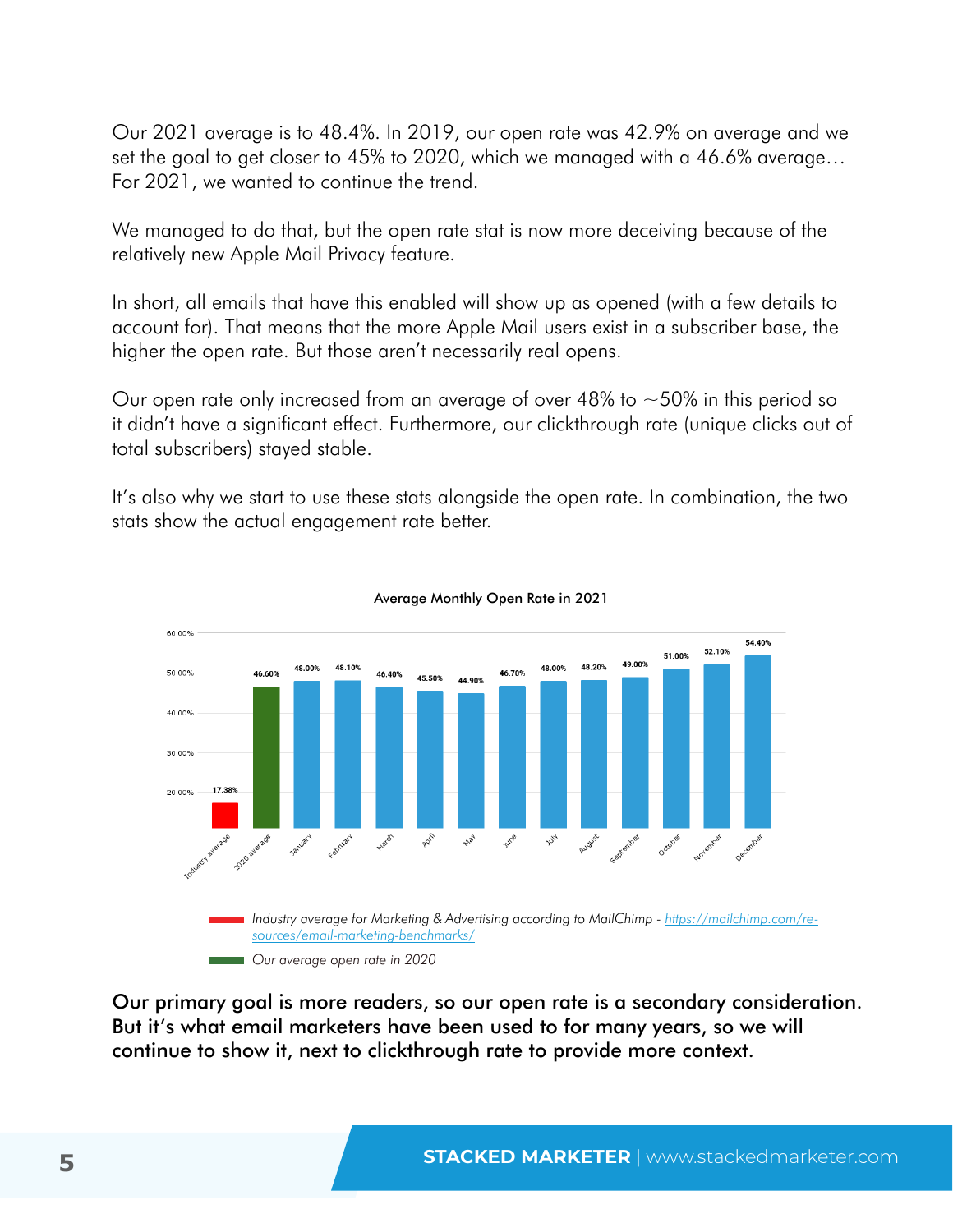Clickthrough rate - How many unique recipients clicked on at least one link in the **email**. It's a good stat to put next to the usual open rate now. You can usually compare that 45-50% unique open rate usually means around 6-7% unique CTR as well. If the two aren't proportionate, it means there's a high likelihood the list has many Apple Mail users that don't actually read the emails.

**Unsubscribe rate** - How many unique recipients unsubscribe from our emails with each campaign. Similar to last year, we are at 0.10%. It's a number well below the industry average.

We also know  $\sim$ 33% of the unsubscribers are because they no longer work in the industry so it's difficult to retain them, similar to previous years, so it's very difficult to significantly improve this number.

**Revenue** - Quite self-explanatory, it's all the income from newsletter sponsorships and partnerships, and Insights.

Operating expenses - This includes a mix of tools that we use, team salaries (including founder/management salary), and occasional T&A expenses.

Similar to last years, the biggest investment is the team. We focused on building a team that can create the type of content our readers expect from us day-in-day-out so that we can serve 1k, 10k, or 100k subscribers in the future.

Given the business model, the operating expenses grow much slower than revenue because we have to do the same amount of work whether we have 100 or 100k active subscribers.

Average revenue per user per month - We look at how much revenue per subscriber we generated in 2021 on a month-to-month basis. The number is based on our revenue for the month divided by the subscriber number at the beginning of the month when our media kit is renewed.

Our sponsorship packages are pre-sold, therefore we present our current subscriber numbers to sell advertising placements for the future. We connect our average revenue per subscriber to the day the sale was made and not the day the newsletter goes out.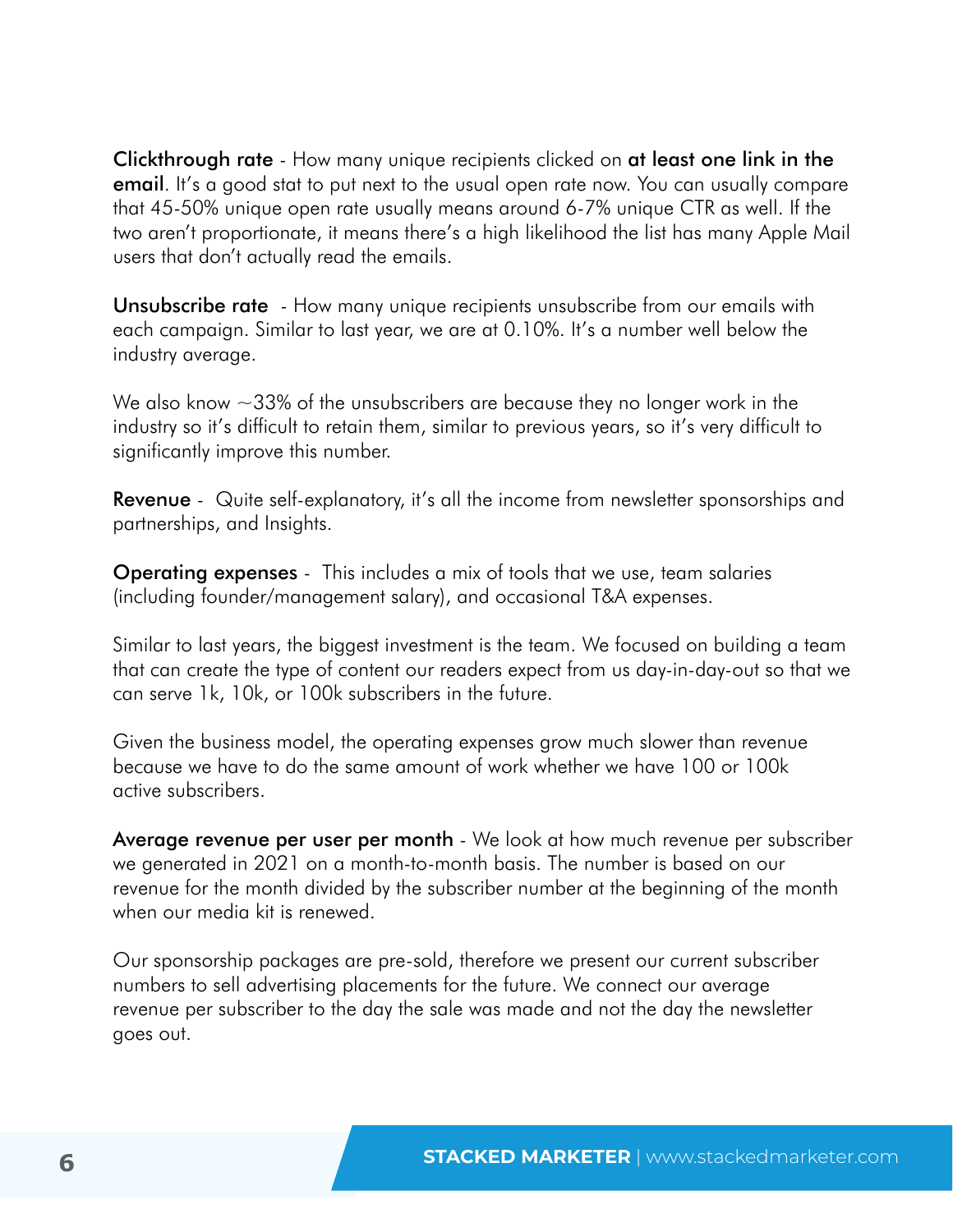#### <span id="page-7-0"></span>2021 Goals vs Reality

The main goal we set for ourselves for 2021 was content-related. In our 2020 report, we mentioned how we took a step back to think what our strengths and weaknesses were, and decided that doubling down on content was the way to go.

With that in mind, we wanted to improve the content quality and create more of it.

One of the avenues for us to do that was a paid subscription called *Insights*. We created 10 deep dives during the year, and gathered countless insights from brands that do outstanding marketing.

Given the overall engagement and feedback from our readers, we'd say we certainly achieved that.

Reflecting on subscriber base: While our subscriber number hasn't exploded, our daily readership has nicely grown from the beginning of the year. This is also due to our strict list cleaning process where we take inactive readers off our list. While the subscriber number is easier to share, what we really want to track internally is the average daily readers. We will share a graph on page 8 of this report.

Reflecting on revenue: With a 96% growth in revenue, we're certainly happy. Especially because we think our revenue growth rate in 2022 will be similar.

#### What did we improve on compared to 2020?

Revenue: Hitting \$360,000 in 2021 was certainly a very good result for us and a clear improvement against the \$190,000 from 2020. What's also very important is that we see where it's coming from and we can improve it even more for 2022.

Content: We improved both the quality of the news and the depth of research we do. While improving content is an always ongoing process, the stats, and the direct feedback we got in 2021 compared to early 2020 certainly show we are going in the right direction.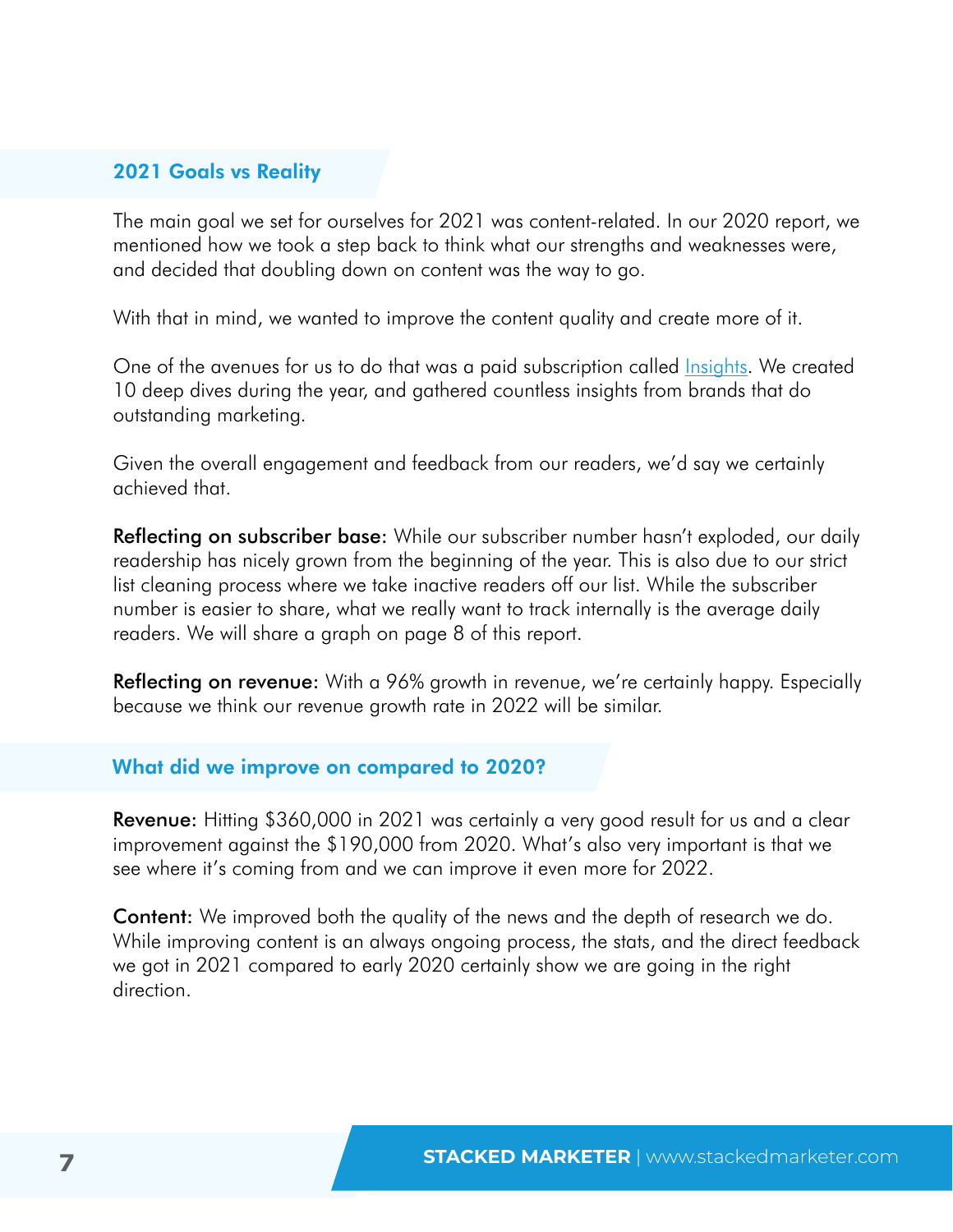**Engagement:** Readership grew, engagement also showed very positive signs. This is due to the content but also due to the fact that we always kept our list cleaning process. While 2020 started with some issues when it comes to deliverability, most of 2021 was very good, with constant improvements.

You can see that based on our daily readers per month breakdown here:



Average daily openers each month

We do want to mention that Apple Mail Privacy does have an impact when it comes to increased opens starting in October - more people adopting the privacy features means more people showing up as opening emails without actually opening them.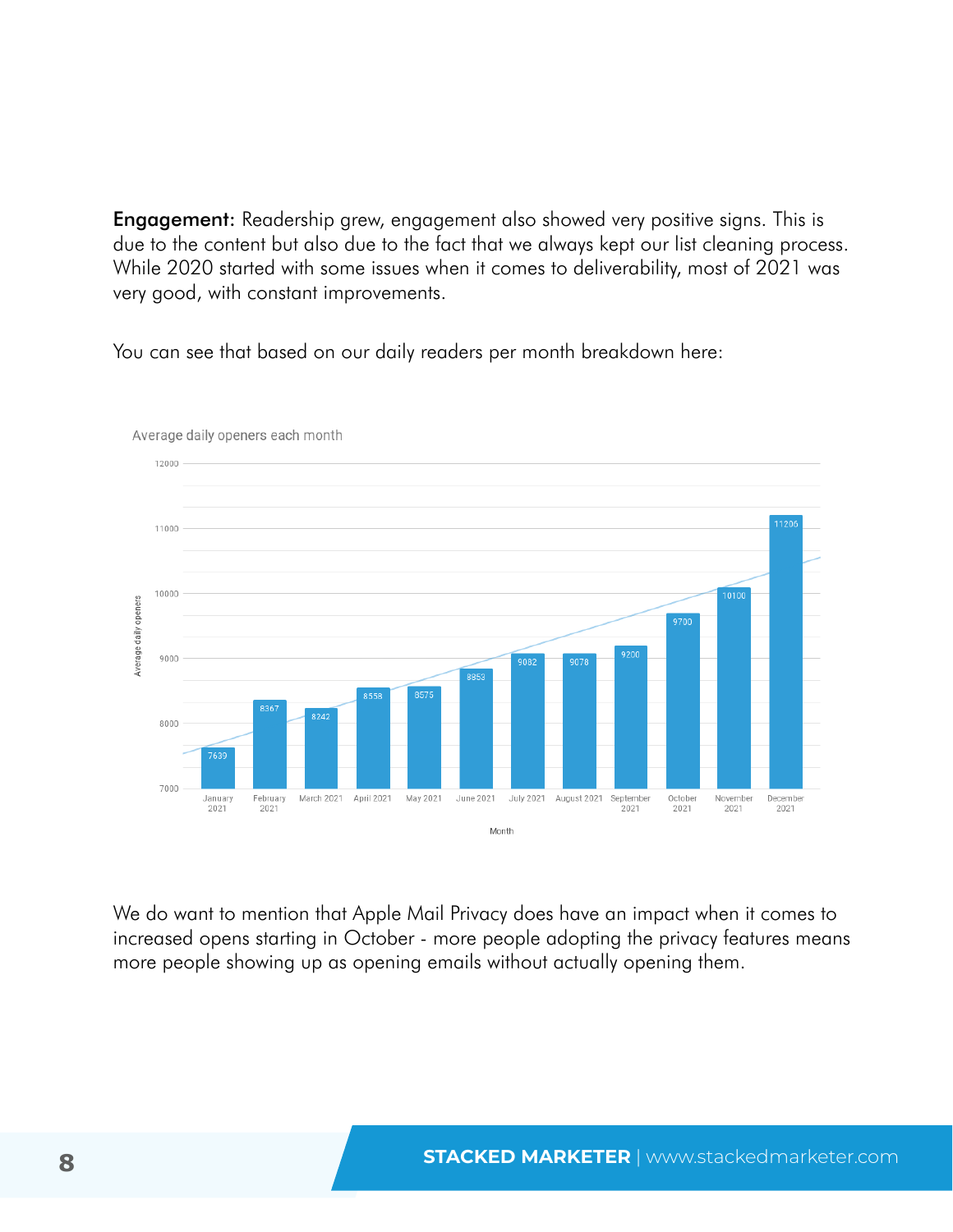#### <span id="page-9-0"></span>What could we have done better?

If we were put in the exact same situation again, with the information we had at the time, we would unlikely change our steps. With the benefit of hindsight, there are a few things we think we could have improved on:



Insights membership: Our launch went extremely well, maybe better than expected. And that fooled us into being slower than we should have when it comes to testing and iterating, on our onboarding, content, and promotional process there.

Newsletter readership growth: With the benefit of hindsight, it would probably have been a good idea to find someone who focuses on growth earlier than we did in October 2021.

We think we would have done much better on the readership growth if we actually experimented more to find things that work. However, we will test out a lot this year and have a dedicated growth marketer in the team which is why we think we are in a good position for 2022.

#### What is the outlook for 2022?

We will split this into 3 categories: readership, content, and revenue.

**Readership:** We think we should be able to grow by at least 50% in 2022, so that is our goal. We do have more resources to work with, both when it comes to time, when it comes to money, and also skills in The Crew.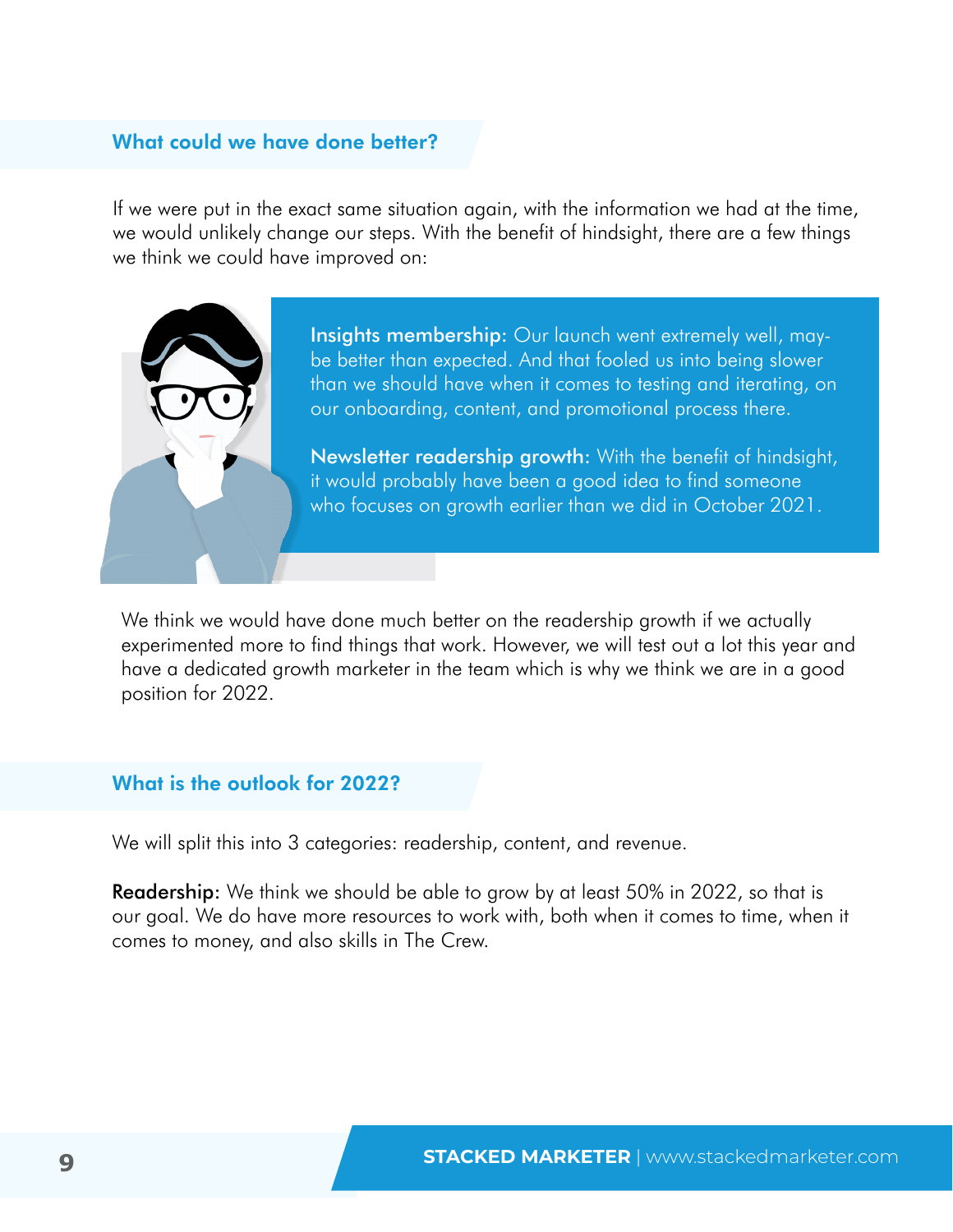<span id="page-10-0"></span>**Content:** We plan to continue on the same path. That means more carefully curated news, more deep dives for Insights, and more actionable tips & tricks taken out of those deep dives. We'll also continue to share our own successes and failures when it comes to growth…

**Revenue:** In Q4 we adjusted the structure of our newsletter and also added two additional placements next to our main partner for every newsletter.

Additional sponsored placements made a difference when it comes to our revenue, that's for sure. And there hasn't been any negative feedback on having three placements, which means we managed to balance everything well with organic content too.

Whenever we write sponsored content, we try to keep it as entertaining and informative as everything else - with the additional calls to action, of course.

With the current ad placements we offer, we have the ability to cater to brands of all sizes, from public companies such as Outbrain and Semrush, to new, scrappy, bootstrapped businesses that need to get their first users.

#### So, what are our goals for 2022?

- \$600,000+ revenue in 2022.
- 30,000+ subscribers while maintaining engagement.
- $\sim$  \$200,000 EBIT result, which also means a roughly 33% EBIT margin.

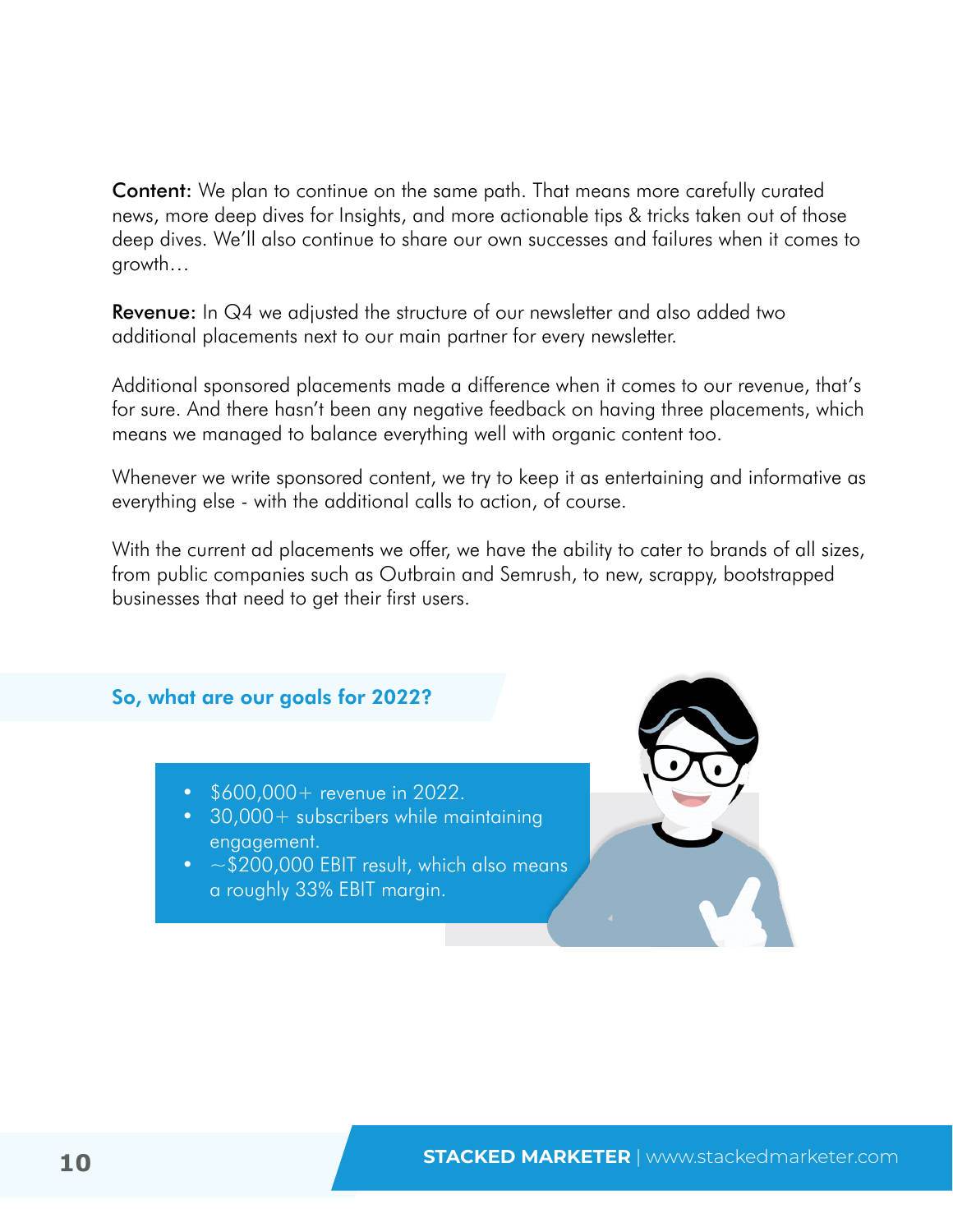We think we have enough clarity in all areas to revert to such goals, instead of the vague goal we had in 2021 of going into deeper content more frequently.

In Q4 2021 we saw how three placements can contribute to our sales and that's the main reason for our expected revenue growth in 2022.

We're also going to try something we haven't tried before and look at our goals (or what we think is possible) for 2023 as well.



We won't be able to have more than three placements per newsletter so all revenue growth in 2023 will most likely come from price increases per placement due to higher reach and more daily opens.

For the newsletter, we feel pretty good about our estimates even if they are quite far in the future. For our Insights operations, we can just speculate and we didn't add much in terms of sales as a contribution to the overall revenue.

If we manage to consistently grow that part of our company as well, we should be able to have more than \$1M in revenue in 2023.

One caveat on the EBIT result: We will always look at what makes sense in the given moment, so we might decide reinvesting the potential profit into the business is the best option, so that EBIT result will then be worse.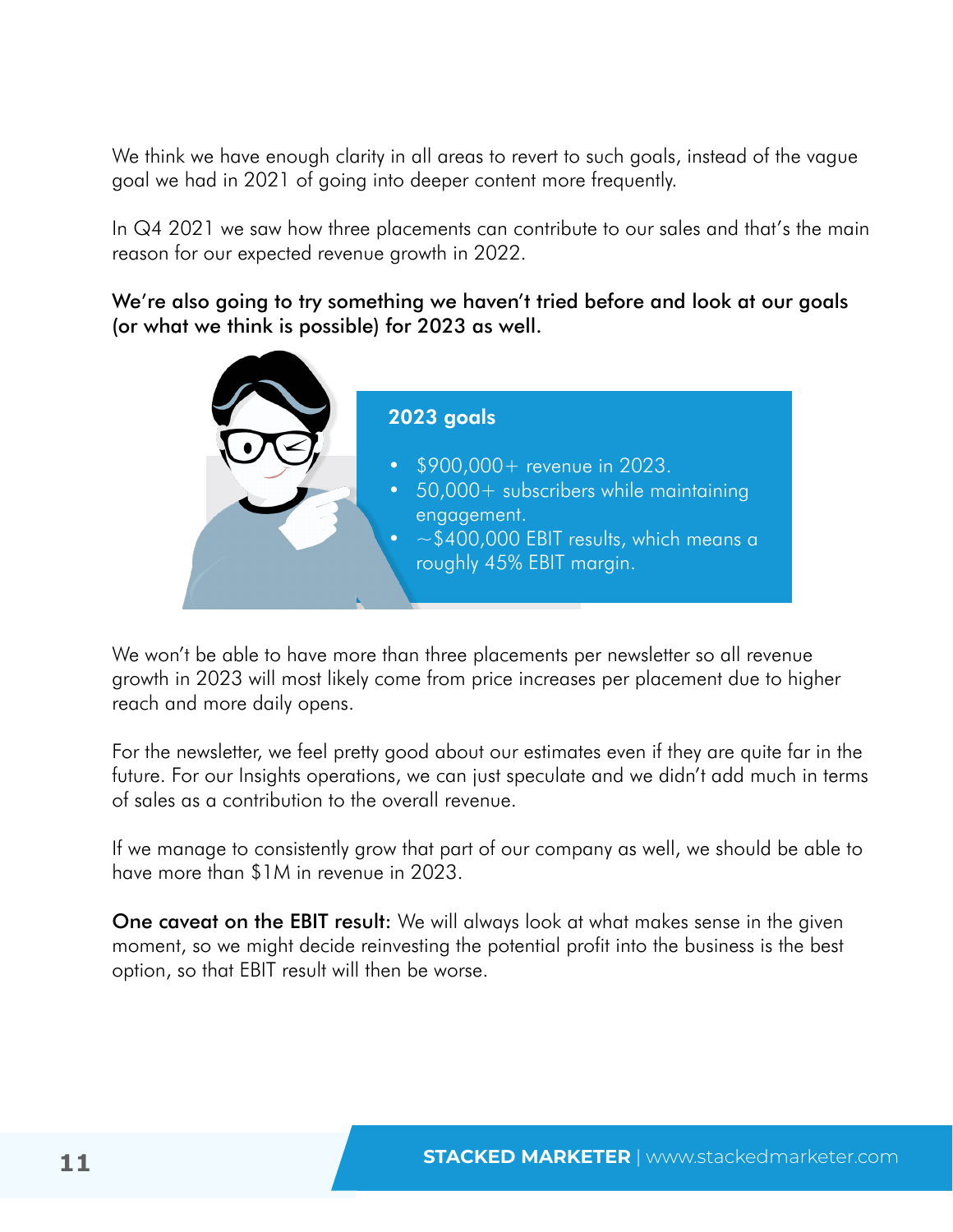To put the revenue and profitability into perspective we've created a graph that looks at our results starting with 2019, our first full year in business.